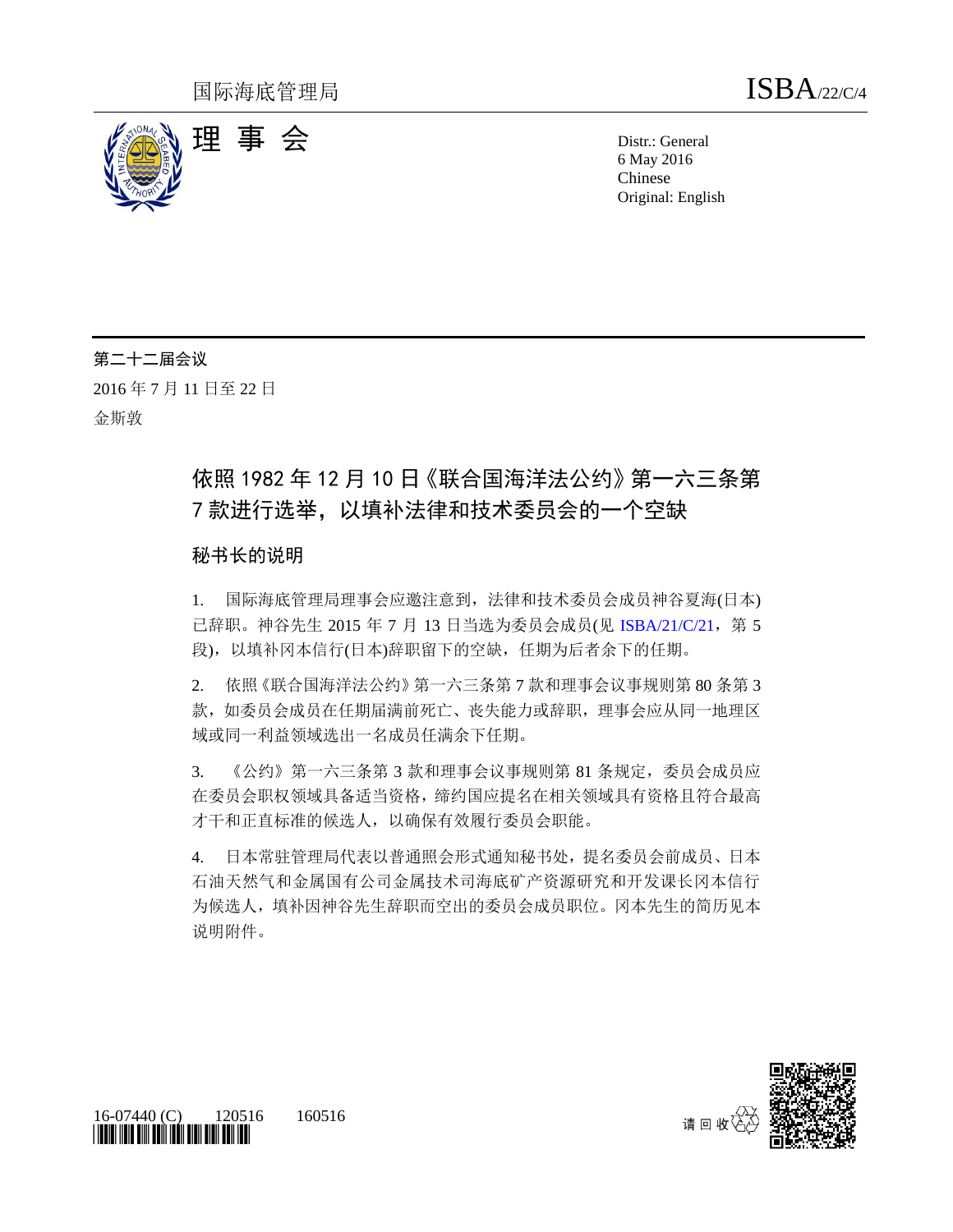# 附件

| 履历*      |                    |
|----------|--------------------|
| 冈本信行(日本) |                    |
| 个人资料     |                    |
| 出生日期:    | 1962年12月5日         |
| 性别:      | 男                  |
| 职业       |                    |
| 工作单位:    | 日本石油天然气和金属国有公司     |
| 职位:      | 金属技术司海底矿产资源研究和开发课长 |

### 职业经历

冈本信行博士 1985 年毕业于岛根大学,2014 年在高知大学获得理学博士学 位。他在锰结核、多金属硫化物等矿物的海洋地质学和海底采矿技术领域具有 20 多年的专业经验。

他代表日本政府参与了多项海洋方案,包括在南极海、克拉里昂-克利珀顿 区(CC 区)、东太平洋隆起、南太平洋、冲绳海槽、西北太平洋等地从事勘探和(或) 海洋科学研究。他还曾为下列机构从事工作:日本国际协力机构、深海资源开发 有限公司、通商产业省、南太平洋应用地球科学委员会(南太地科委,也称南太 平洋委员会地球科学部)。

他目前主持日本的多金属结核、富钴铁锰结壳、海底块状硫化物深海矿产资 源研究和开发项目。

他曾于 2009 至 2015 年担任国际海底管理局法律和技术委员会成员。

学历

| 1985年 | 日本岛根市岛根大学地质学专业理学学士 |
|-------|--------------------|
|       |                    |

2014年 - 日本高知大学海洋地质科学专业理学博士

\* 履历未经正式编辑分发。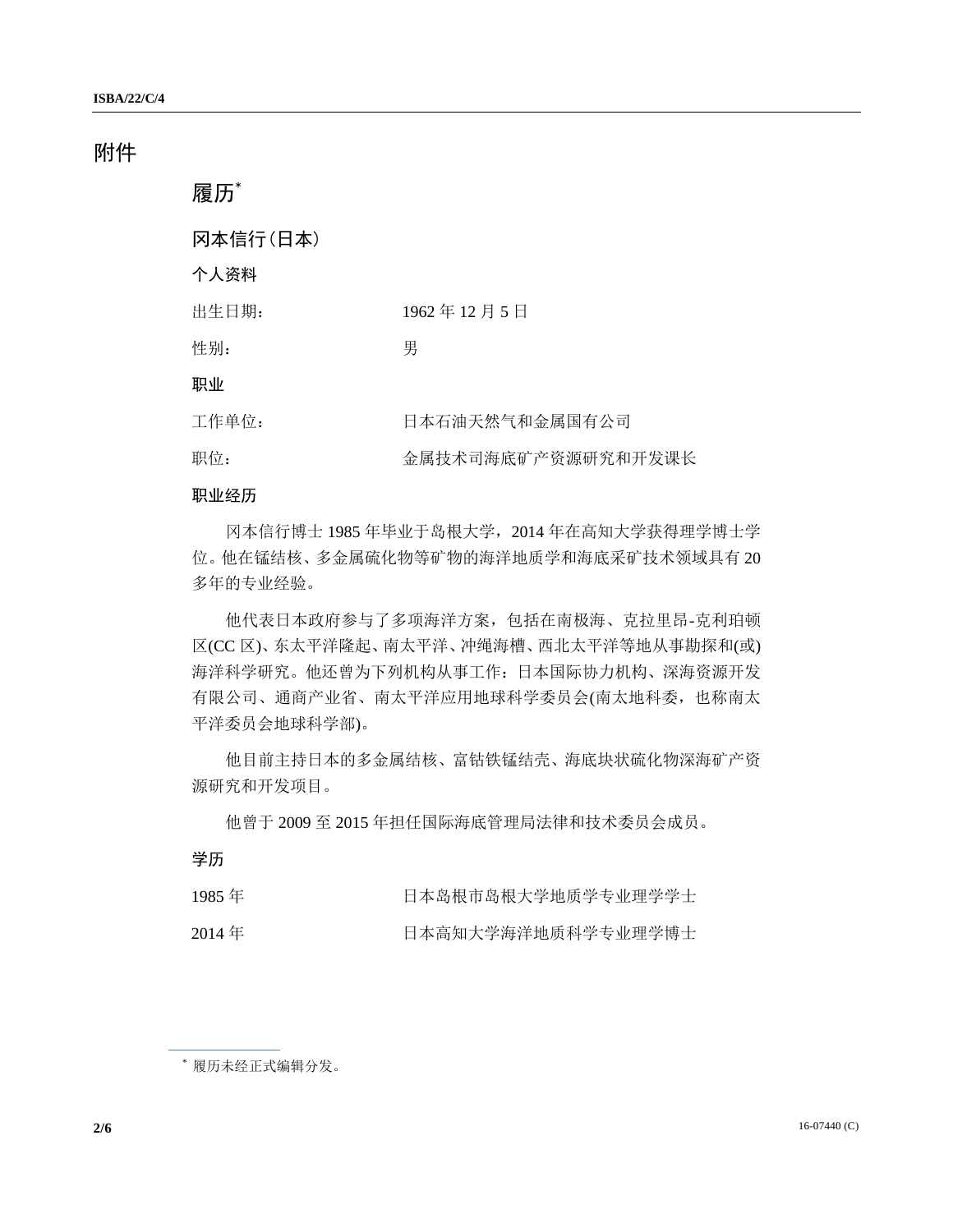| 专业经验            |                                                            |
|-----------------|------------------------------------------------------------|
| 1985年4月         | 加入日本金属采矿署                                                  |
| 1985年4月至1990年4月 | 技术开发司矿产勘探技术开发课                                             |
| 1990年5月至1992年5月 | 日本国际协力机构工业和矿业发展研究司自然资<br>源开发研究课                            |
| 1992年5月至1994年3月 | 海外活动司技术合作课                                                 |
| 1994年3月至1996年5月 | 深海资源开发有限公司资源研究司                                            |
| 1996年6月至1998年4月 | 通商产业省(通产省)工业科学和技术机构锰结核采<br>矿系统方案项目副经理                      |
| 1998年4月至2001年9月 | 日本金属采矿署技术开发司矿产勘探技术开发课<br>副课长                               |
| 2001年9月至2003年9月 | 作为日本国际协力事业团专家, 在斐济担任南太平<br>洋应用地球科学委员会(南太地科委)近海矿物环境<br>地质学家 |
| 2003年9月至2004年2月 | 日本金属采矿署技术开发司矿产勘探技术开发课<br>副课长                               |
| 2004年2月         | 创办日本石油天然气和金属国有公司                                           |
| 2004年2月至2009年6月 | 日本金属采矿署金属技术司深海矿产勘探和技术<br>课副课长                              |
| 2009年7月至2010年6月 | 日本金属采矿署金属技术司深海矿产勘探和技术<br>课项目主任                             |
| 2010年7月至2012年1月 | 日本金属采矿署金属技术司深海矿产勘探和技术<br>课长                                |
| 2012年2月至2014年3月 | 日本金属采矿署金属技术司深海矿产勘探课长                                       |
| 2014年4月至今       | 日本金属采矿署金属技术司海底矿产资源研究和<br>开发课长                              |
| 2009年7月至2015年5月 | 国际海底管理局法律和技术委员会成员                                          |
| 2014年至今         | 日本高知大学客座教授                                                 |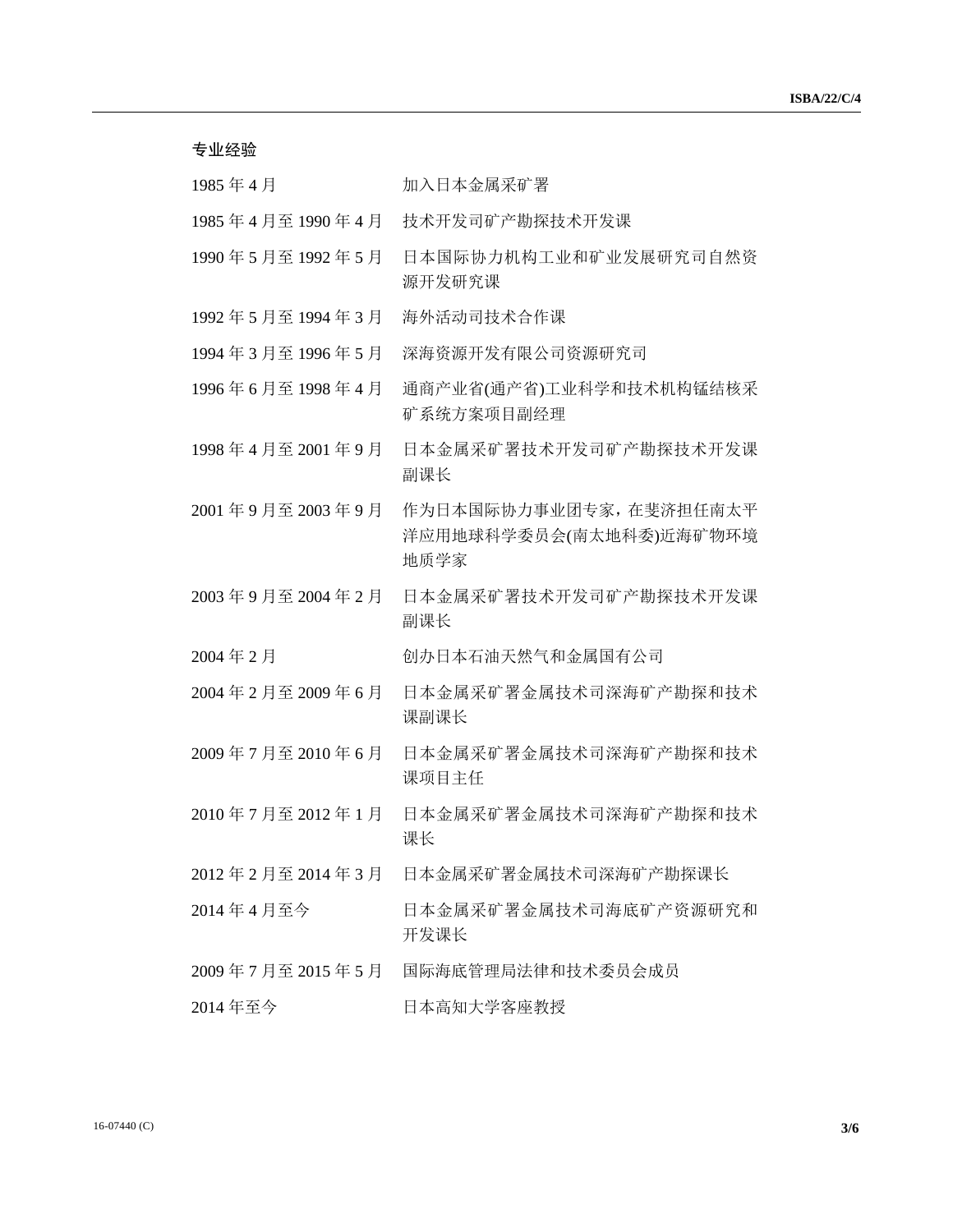## 协会会员身份

- 资源地质学会(日本)
- 日本采矿和材料加工学会(海洋资源委员会主席)
- 国际海洋矿物学会(海矿学会)
- 海洋技术学会(日本分会)

### 出席国际会议和大会(当选代表)

- 1995 年 出席 1995 年在日本筑波举行的国际近海与极地工程学会第一次海 洋采矿专题讨论会,并在会上发言
- 2001 年 在南太地科委理事会于马绍尔群岛马朱罗举行第 29 次年会时担任 工作人员
- 2002 年 在南太地科委理事会于斐济苏瓦举行的第 30 次年会上发言,并担任 工作人员
- 2002 年 出席在新西兰惠灵顿举行的水下采矿学会第 33 次年会(UMI2002), 并在会上发言
- 2003 年 作为南太地科委代表团成员,出席在牙买加金斯敦举行的国际海底 管理局(海底管理局)地质模型问题科学家会议
- 2004 年 作为日本代表团团长,出席南太地科委理事会在斐济苏瓦举行的第 33 次年会
- 2005 年 作为日本代表团团长,出席在萨摩亚阿皮亚举行的南太地科委理事 会第 34 次年会,并在会上发言
- 2006 年 出席在德国基尔举行的水下采矿学会第 36 次年会(UMI2006),并在 会上发言
- 2007 年 在日本东京举行的水下采矿学会第 37 次年会(UMI2007)上担任技术 方案共同主席和主办人
- 2008 年 出席在美利坚合众国密西西比州举行的水下采矿学会第 38 次年会 (UMI2008)
- 2010 年 出席在俄罗斯联邦格连吉克举行的水下采矿学会第 39 次年会 (UMI2010)
- 2011 年 出席在美利坚合众国夏威夷州希洛举行的水下采矿学会第 40 次年 会(UMI2011),并在会上发言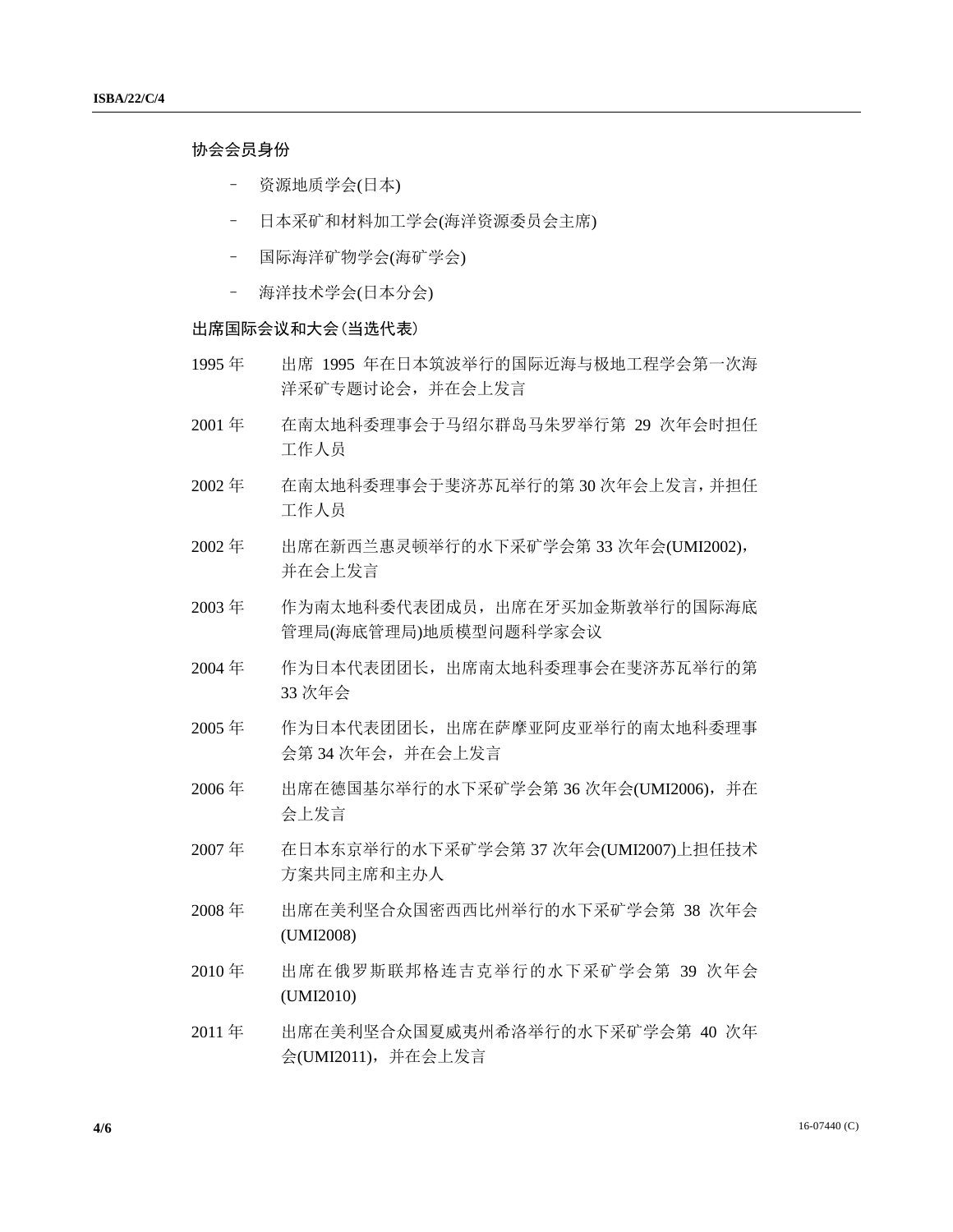2012 年 出席在中国上海举行的水下采矿学会第 41 次年会(UMI2012)

2013 年 出席在巴西里约热内卢举行的水下采矿学会第 42 次年会(UMI2013)

2014 年 出席在葡萄牙里斯本举行的水下采矿学会第 43 次年会(UMI2014)

### 主要出版物

Resource Potential of Hydrothermal Activities on the East Pacific Rise (8°N-14°N), Proceedings of the First (1995) ISOPE Ocean Mining Symposium, Tsukuba, Japan, 21-22 November, pp. 139-147, 1995.

Preliminary Cruise Report on the Japan/SOPAC Deep-sea Cooperative Mineral Resources Study Program, R/V Hakurei-Maru No.2, Marshall Islands, SOPAC Preliminary Report 152, 2002.

Summary of the Japan/SOPAC Deep-sea Mineral Resources Research Program, Triple Junction in North Fiji Basin, Hakurei-Maru No.2 Cruise, Fiji, SOPAC Technical Report 355, 2002.

Japan/SOPAC deep-sea mineral resources study programme –Stage II (2000-), Abstract presented at the STAR Session 2002, SOPAC Miscellaneous Report 487, pp. 48-49, 2002.

The review of results of the R/V Hakurei-Maru No.2 Cruise on the Japan/SOPAC Cooperative Deep-sea Mineral Resources Study Project, 2000-2002 - Focus on the results of marine short drilling around the Triple Junction in the North Fiji Basin during the 2001 survey cruise, 33rd Underwater Mining Institute Annual Meeting, 13-18 November, Wellington, New Zealand, 2002.

Summary Report on the Results of Phase 1 (2000-2002) of Stage II of the Japan/SOPAC Cooperative Deep-sea Mineral Resources Study Programme with Future Initiatives of the Programme from 2003 to 2005, Abstract presented at the STAR Session 2003, SOPAC Miscellaneous Report 549, p. 42, 2003.

Current Activities of Exploration and Metallurgical Technology for Cobalt-rich Ferro-Manganese Crusts, Proceedings of the Mining and Materials Processing Institute of Japan, 2004 (in Japanese).

Deep-sea Mineral Potential in the South Pacific Region – Review of the Japan/SOPAC Deep-sea Mineral Resources Study Programme-, Occasional Papers No.41, Kagoshima University Research Center for the Pacific islands, pp. 21-30, 2005.

Japan-SOPAC Cooperative Deep-sea Mineral Resources Study Programme: The summary of the programme, Abstract presented at the STAR Session 2005, SOPAC Miscellaneous Report 603, pp. 50-51, 2005.

Deep-Sea Mineral Potential in the South Pacific Waters – The Results of the 21-Year Long-Term Japan/SOPAC Cooperative Deep-Sea Mineral Resources Study Programme, 1985-2005, 36th Underwater Mining Institute Annual Meeting, 24-30 September, Kiel, Germany, 2006.

Deep-sea Mineral Potential of the South Pacific Waters, 37th Underwater Mining Institute Annual Meeting, October 15–20, Tokyo, Japan, 2007.